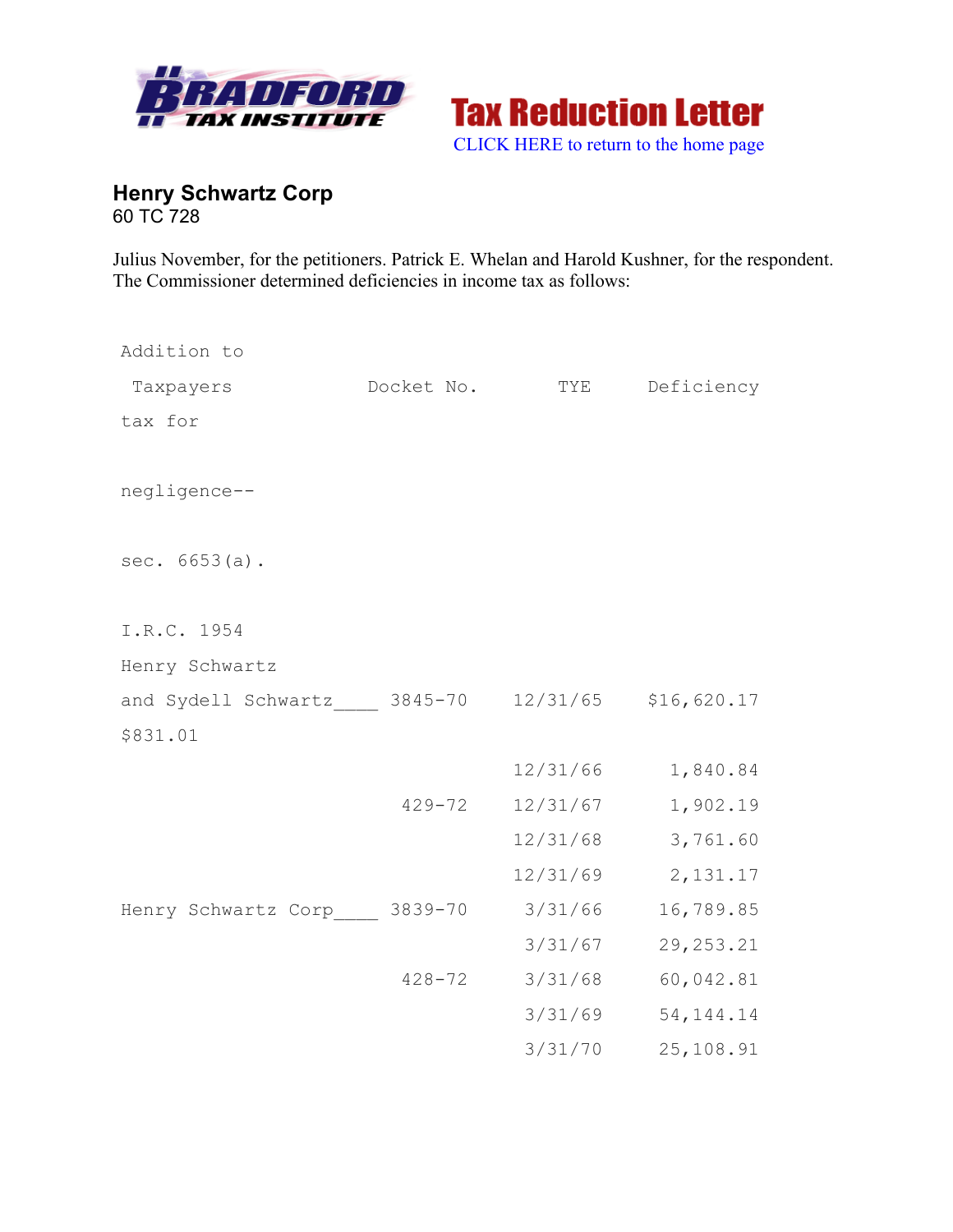At issue is the correctness of the Commissioner's action in (1) including in the taxable income of the individual taxpayers (husband and wife) the cash surrender value of a life insurance policy on the life of the husband, which policy was received by the individual taxpayers in 1965 in connection with the sale of all of the stock of several corporations which they controlled, but which was not reported as income; (2) determining an addition to the tax due from the individual taxpayers for 1965, pursuant to section 6653(a), I.R.C. 1954, because of their negligence in failing to report all of their income for that year; (3) disallowing deductions to the corporate taxpayer of either portions of certain amounts, or the entire amounts, it claimed as travel and entertainment expenses, and treating said amounts, or portions thereof, as dividend income to the husband; (4) disallowing as deductions claimed by the corporation, and including in the gross income of the individual taxpayers, certain amounts relating to the use of an automobile operated by the husband, ownership of which was claimed by the corporation; (5) disallowing to the corporation a claimed [pg. 730]business loss, during the taxable year ended March 31, 1968, arising from the transfer of funds to two other corporations, since it was not established that such loss was sustained during the taxable year, or, alternatively, because the funds transferred represented contributions to capital rather than loans and were subject to the limitations of section 1211, I.R.C. 1954; (6) disallowing to the corporation deductions of portions of certain amounts claimed as compensation to officers, because said amounts were excessive and unreasonable to the extent of the portion disallowed; and (7) not allowing the corporation a dividends paid deduction in computing the personal holding company tax, for those portions of the compensation to officers and travel and entertainment expenses which were disallowed as deductions from gross income.

# FINDINGS OF FACT

The parties have filed a stipulation of facts which, together with accompanying exhibits, is incorporated herein by this reference.

Petitioner Henry Schwartz (Henry or petitioner) resided in Bethpage, N.Y., at the time the petitions herein were filed. His wife, Sydell Schwartz (Sydell), formerly a copetitioner in docket No. 3845-70, died on November 28, 1971, and Henry is the sole executor of her estate He is a petitioner in docket Nos. 3845-70 and 429-72 both individually and in his capacity as executor of his wife's estate. Henry and Sydell filed joint Federal income tax returns for the calendar years 1965 through 1969 with the district director of internal revenue at Brooklyn, New York.

Petitioner Henry Schwartz Corp. is a Massachusetts corporation. Its Federal corporation income tax returns for each of the taxable years ended March 31, 1966, through March 31, 1970, were filed with the district director of internal revenue at Brooklyn, New York. Its principal office was located in Bethpage, N.Y., at the time its petitions herein were filed.

At the time of the trial herein Henry Schwartz was 74 years old; for much of his adult life he had been involved in the business of manufacturing and selling vinyl plastics. In connection with this business he and his wife held controlling interests in a number of corporations, as is described more fully below. During all of the years at issue Henry was the sole paid employee of the Henry Schwartz Corp.; its corporation income tax returns for the taxable years ended March 31, 1966, 1967, 1968, 1969, and 1970, stated that its business was "inactive."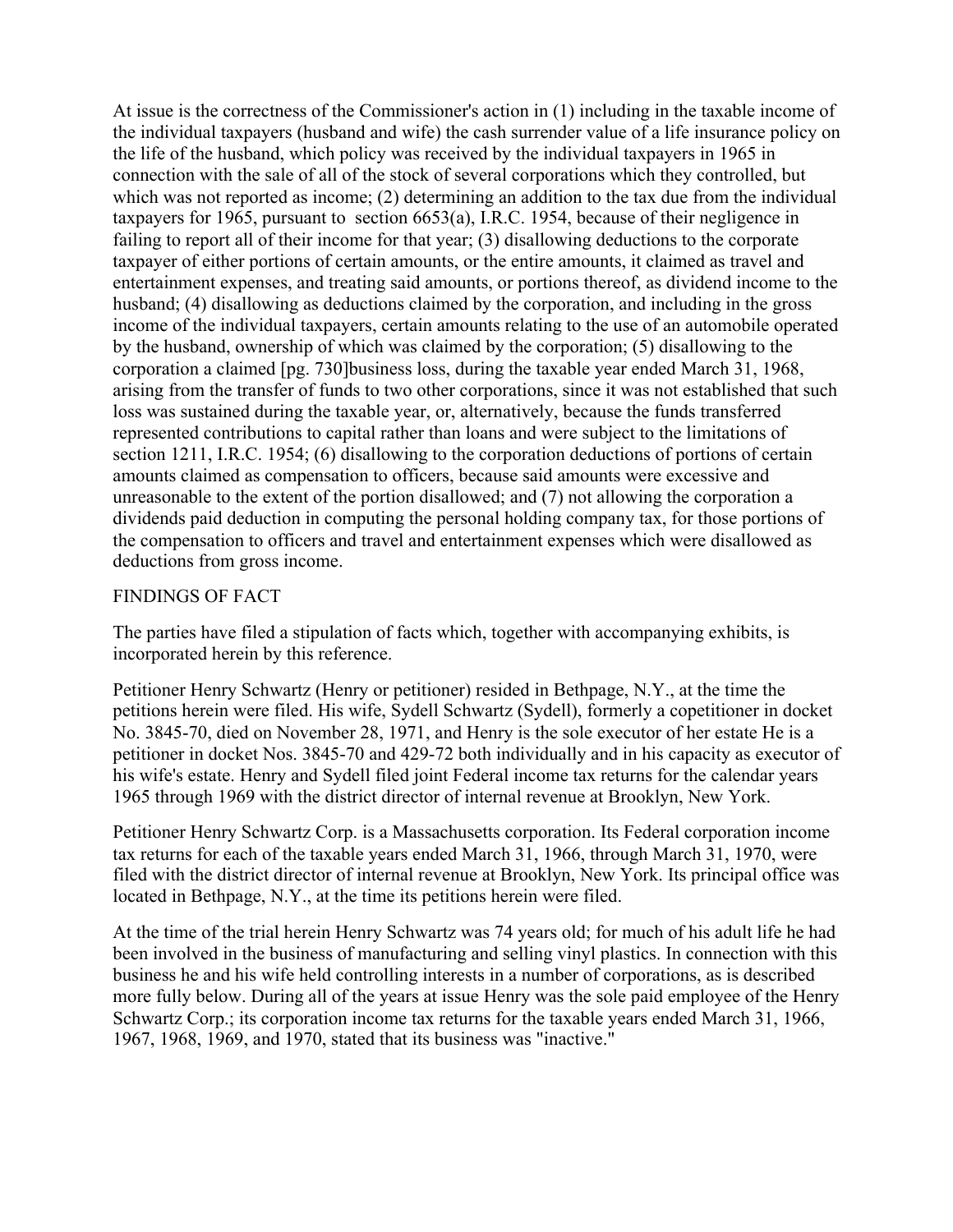1. and 2. Life insurance policy and negligence penalty.-Henry and Sydell were the sole owners of all of the issued stock of the following five corporations: Plastic Calendering Corp., Vinyplas Corp., Delsyd [pg. 731]Corp., Pervs Realty Co., Inc., and Henschwar Realty Co., Inc. On September 21, 1964, they entered into an agreement to sell all of their stock in these corporations to Suval Industries, Inc. With regard to price, this agreement provided in part as follows:

2. Purchase Price. The total purchase price to be paid by the Purchasers to the Sellers for the above-mentioned shares is EIGHT HUNDRED FIFTY THOUSAND (\$850,000.00) DOLLARS \*\*\* . \*\*\*

3. Adjusted Purchase Price: The purchase price of \$850,000.00 was fixed by the parties hereto in that amount on the assumption that the aggregate book value of the corporate assets whose shares are being sold hereunder shall at the close of business on October 16, 1964 be \$605,329.81. If at the time of closing, it shall be ascertained that the book value as of the close of business on October 16, 1964 is in excess of said \$605,329.81, the purchase price shall be increased by the amount of such excess on said date; if less than \$605,329.81, the purchase price shall be reduced by the amount of the difference.

The agreement further provided, in part, that the purchaser would deliver certain amounts of money, securities, and mortgages to an escrowee to insure that it complied with all of "the terms and conditions of [the] agreement." The purchaser also indicated that it understood that certain sums were owed by several of the corporations whose stock was being sold, to Henry individually. These sums were independent of the purchase price provisions of the agreement and they were to be paid in 60 equal monthly installments after the closing. At the closing the sellers were to deliver all of the stock of the five corporations to the purchaser, who would immediately have new shares issued in lieu thereof, would elect a new board of directors for each corporation, and would, with appropriate waivers of notice, take those actions necessary to effectuate the closing. Purchaser would then deliver the newly issued shares of stock in the five corporations to the escrowee as further collateral security. The sellers, in addition to their other covenants, agreed that "No dividend or distribution of payment [would] be declared or made in respect to the respective corporations' capital stock."Plastic Calendering owned a life insurance policy on the life of Henry Schwartz. With respect to said life insurance policy, paragraph 8(d) of the agreement stated: 8. Additional Agreements. \*\*\* (d) The Purchaser further agrees to deliver to the Sellers on March 4, 1965 or upon receipt, a certain existing life insurance policy on the life of HENRY SCHWARTZ, which policy has a cash surrender value of approximately \$30,000. The Purchaser also agrees to execute and deliver to the Sellers at the time of delivery a release and any or all other appropriate instruments whereby the Purchaser shall release any and all interest in said life insurance policy, and/or cash surrender value, to said HENRY SCHWARTZ. The Sellers represent that [pg. 732]the said life insurance policy is not listed on the books of any of the corporations whose stock is the subject of the within sale as an asset thereof, and is not included in any computation of book value. The sale was closed in or about October of 1964, and the policy was delivered to Henry on March 12, 1965. At the time of the trial herein it had not been cashed and was still in existence.On their 1965 Federal income tax return Henry and Sydell did not report the receipt of the life insurance policy as income. The Commissioner determined that they had received ordinary income in 1965 of \$30,000-the cash surrender value of said life insurance policy-and he therefore increased their taxable income by that amount. The Commissioner also determined that part of the underpayment 1 for 1965 was due to negligence or intentional disregard of rules and regulations, and he therefore added to the deficiency for that year 5 percent of the underpayment, as provided for by section 6653(a), I.R.C. 1954.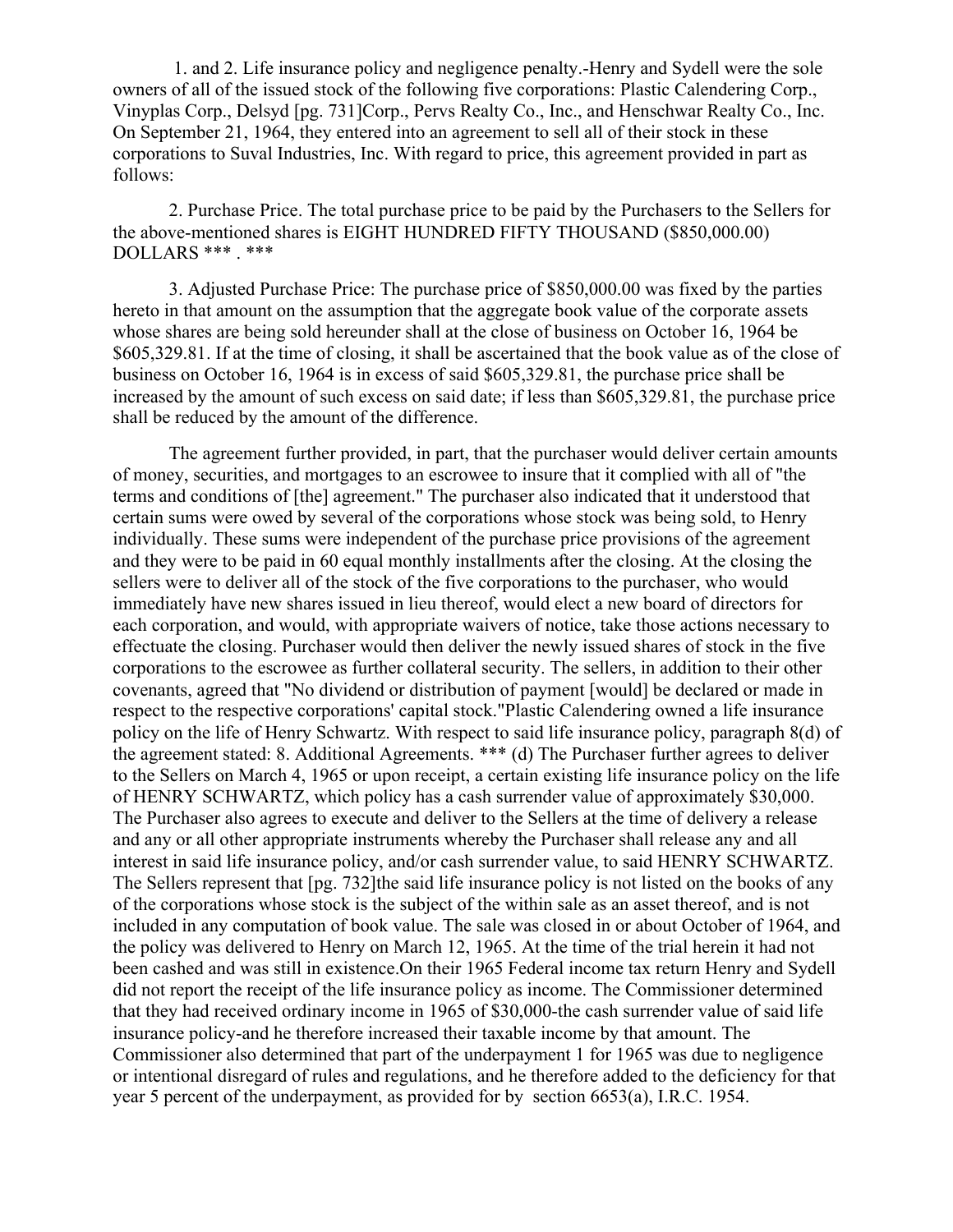3. and 4. Travel and entertainment; depreciation of automobile.-Lyntex Corp. (Lyntex) was engaged in the manufacture of thin-gauged vinyl sheeting, or "film." In 1962 it sold all its business assets, and changed its name to Henry Schwartz Corp., the corporate petitioner herein. Most, if not all, of its stock was then owned by Henry and Sydell; during the tax years all of its stock was owned by them. The proceeds of the sale-some \$700,000 or \$800,000-were deposited in the corporation's bank account. As noted above, its income tax returns for the tax years described its business as "inactive," and it did not in fact engage in any business activities during those years apart from the making of a loan, the search for a possible opportunity to reenter the vinyl plastics manufacturing business, and the purchase and sale of certain equipment-all as hereinafter set forth. All of these activities were conducted on its behalf by Henry, who was its only employee. Its address, as reported on its income tax returns for the years in issue, was the same as Henry's home address. It did not have any other place of business apart from possibly an office occupied by Henry at the premises of Schwartz-Dondero Corp., which was engaged in the manufacture and sale of vinyl plastics and in which Henry owned two-thirds of the stock. The remaining one-third of the stock of Schwartz-Dundero Corp. was owned by a nephew of Henry. Henry devoted about 20 hours, or  $2\frac{1}{2}$  days, a week to the affairs of Schwartz-Dondero Corp. During a portion of the years in controversy, Henry also devoted some time to the affairs of two corporations, Springfield Plastics and Triple S Sales, referred to hereinafter.[pg. 733]In or about 1965 Henry became interested in involving Henry Schwartz Corp. again in the active business of manufacturing and selling vinyl plastics. In that connection he began to make inquiries into the acquisition of the necessary plant facilities and machinery. To this end he conducted negotiations from time to time over a period of some 3 or 4 years with representatives of various companies. Thus, around 1965 he had some 10 conferences over a 6-month period with representatives of the Atlantic Refining Corp. in New York and Philadelphia. Similarly, he had some 12 meetings involving the Rand Rubber Co. during the years 1966, 1967, and 1968. Also, he had negotiations at some undisclosed time or times with the "Tenneco Chemical Corporation" looking towards the purchase of land and a building in New Brunswick, N.J. "Around 1967, 1968," he attempted to obtain plant facilities from Air Products Corp. at Belleville, N.J. All of the foregoing efforts, as well as several others which were not satisfactorily described in the record, were unsuccessful. Henry finally obtained plant facilities for his corporation about July 1969 at the Newark-East Orange borderline in New Jersey, and after modification of the building and installation of machinery the plant commenced operations about October 1971.Although Henry had been unsuccessful in obtaining the plants in connection with his prior negotiations, he did purchase some machinery for the Henry Schwartz Corp. from the Rand Rubber Co., as well as from "Tenneco Chemical Corporation," which the Henry Schwartz Corp. later resold at a profit. In this connection, Henry Schwartz Corp. reported gross profits of \$17,805.39 and \$12,602.90 from the sale of goods on its income tax returns for its fiscal years ended March 31, 1969, and 1970, respectively.In addition to the travel already referred to, Henry traveled at some undisclosed time to Lebanon and Harrisburg, Pa., where he obtained a \$40,000 refund of State taxes which the Henry Schwartz Corp. had paid during the period that it was known as Lyntex Corp. The refund was in "scrip," which could be used only to pay Pennsylvania taxes, and it was subsequently sold to a bank at a 10-percent discount. Also, at times not clearly fixed in the record around 1966 or 1967, Henry traveled to Lynn, Mass., where he negotiated a deal with Lynn Sales Corp., in which Henry Schwartz Corp. made a loan of \$500,000 at 12 percent per annum to Lynn Sales Corp.Nearly all of Henry's travel referred to above was by automobile. However, the automobile in which he traveled was also used by him for personal purposes of himself and his wife, including his commuting to the plant of Schwartz-Dondero Corp. Apart from the corporate automobile, Henry did not have a car of his own.[pg. 734]In connection with Henry's travel and negotiations he sometimes paid for meals (primarily luncheons) of persons who were with him.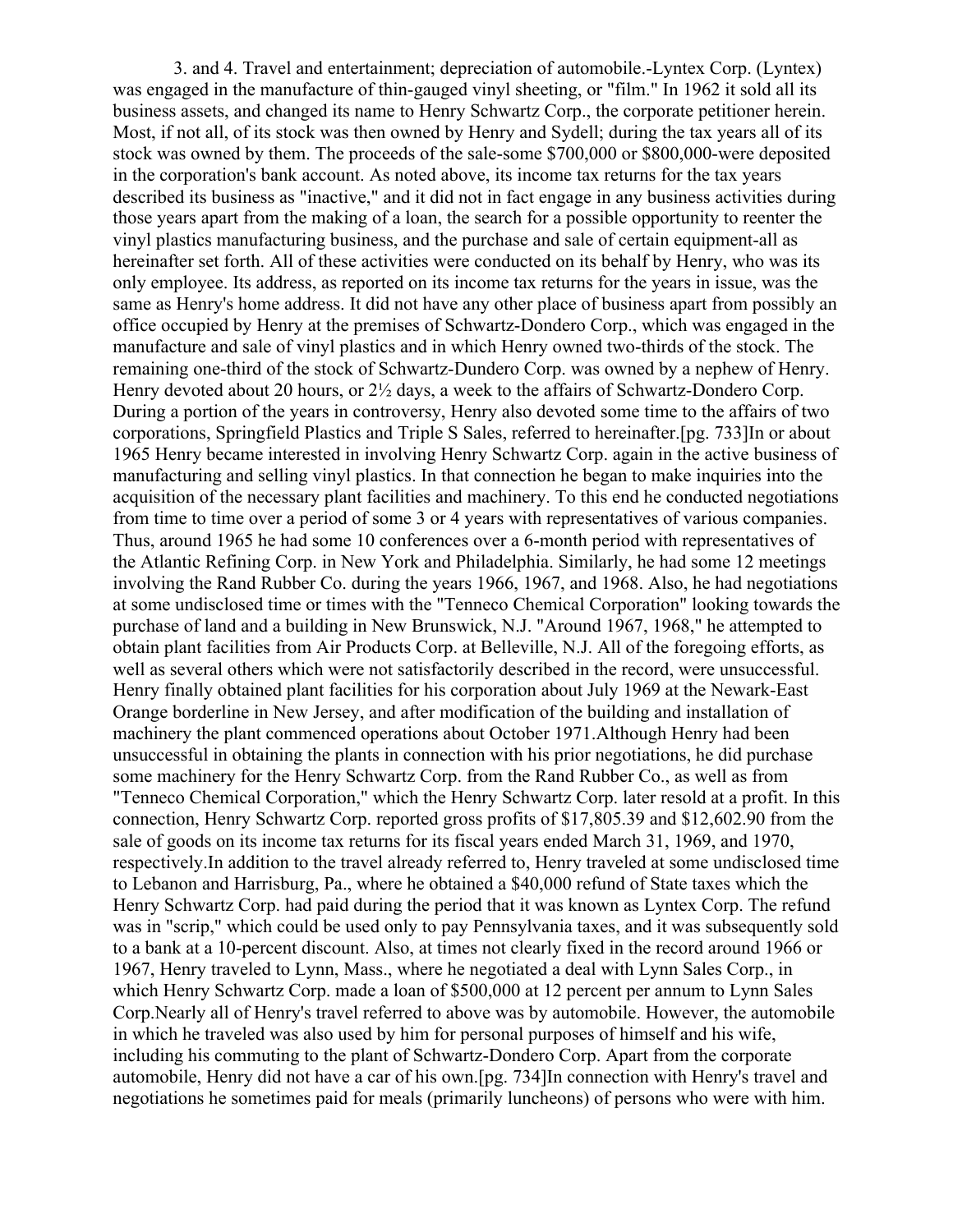However, the only such instances specifically identified in the record were four in 1966 at which Henry's attorney, Richard Morgen, was present. The total cost of the meals on these four occasions was not in excess of \$50.On its corporation income tax returns for its fiscal years ended March 31, 1966 through 1970, Henry Schwartz Corp. claimed deductions for travel 2 in the following amounts:

| as deduction |            |
|--------------|------------|
|              | \$3,287.17 |
|              | 4,121.05   |
|              | 4,386.84   |
|              | 5,369.06   |
|              | 6,178.27   |
|              |            |

The parties have stipulated that: The expenditure of these amounts was substantiated by charge tickets from American Express, Diners Club and various gasoline companies. The majority of the charges for gasoline were incurred in Bethpage, New York. The Commissioner disallowed the foregoing claimed deductions for the taxable years ended March 31, 1966 and 1967, "to the extent of \$2,784.55 and \$3,871.05, respectively, for lack of substantiation and because it has not been established that they represent ordinary and necessary business expenses or were expended for the purpose designated. The deductions are disallowed for the further reason that the amounts claimed are not allowable deductions under section 274 of the Internal Revenue Code." The deductions claimed for the taxable years ended March 31, 1968, 1969, and 1970, were disallowed in full "because it has not been established that such [amounts represent] ordinary and necessary business expenses or [were] expended for the purposes designated."Prior to Henry Schwartz Corporation's fiscal year ended March 31, 1968, the automobile used by Henry in his travel was owned by Schwartz-Dondero Corp. During the fiscal year ended March 31, 1968, Henry Schwartz Corp. acquired a Cadillac automobile, which was the automobile that Henry then used for the various purposes-both personal and business-described above. On each of its income tax returns for the years ended March 31, 1968, 1969, and 1970, Henry Schwartz Corp. claimed a deduction of \$917.21 for depreciation in respect of that automobile. The Commissioner disallowed the deduction in its entirety.[pg. 735]In respect of both the travel expense deductions and depreciation deductions which the Commissioner disallowed to Henry Schwartz Corp. (as well as a \$500 legal expense item in 1968 which is no longer in dispute and which Henry concedes is "personal"), the Commissioner determined that the following amounts represent dividend income to Henry and Sydell, being payments made for their "benefit" and their use of "corporate property without compensation":

| Year | Amount |            |
|------|--------|------------|
| 1965 |        | \$2,784.55 |
| 1966 |        | 3,871.05   |
| 1967 |        | 3,843.08   |
| 1968 |        | 6,453.40   |
| 1969 |        | 6,740.41   |

These figures reflect three types of items: (a) The travel and entertainment expenses disallowed to the corporation during each of the years; (b) the \$917.21 automobile depreciation deduction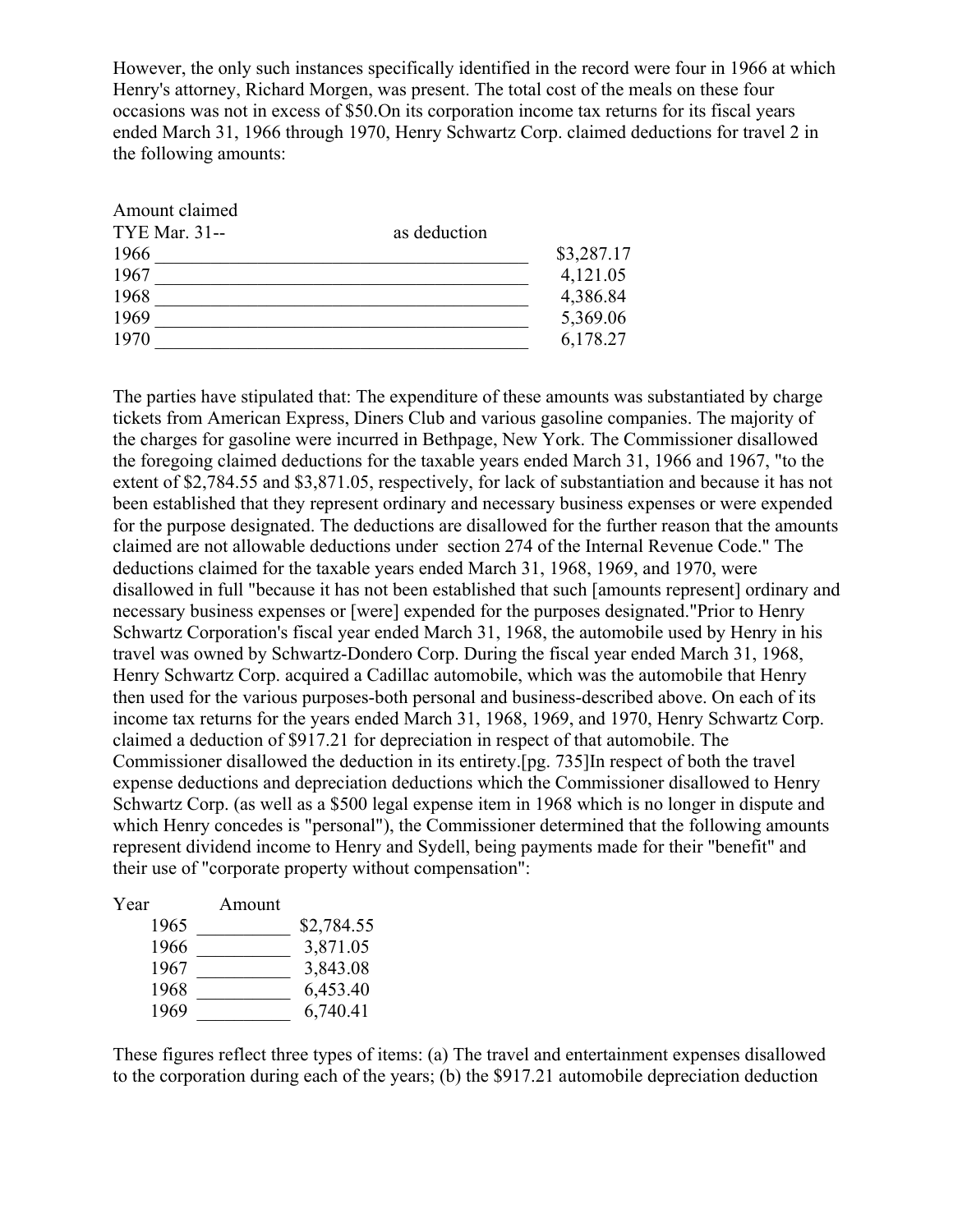disallowed for 1968 and 1969; and (c) the undisputed \$500 legal expense item for 1968. These items are shown in the following table:

| Year | Travel and Automobile Legal expense Total |          |       |         |           |
|------|-------------------------------------------|----------|-------|---------|-----------|
|      | entertainment depreciation                |          |       |         |           |
| 1965 | \$2,784.55                                |          |       |         | \$2,784.5 |
| 1966 | 3,871.05                                  |          |       |         | 3,871.0   |
| 1967 | 3,843.08                                  |          |       |         | 3,843.0   |
| 1968 | 5,036.19                                  | \$917.21 | \$500 | 6,453.8 |           |
| 1969 | 5,823.20                                  | 917.21   |       |         | 6,740.4   |

The amounts of these components relating to travel and entertainment, as well as to depreciation, are not in dispute, assuming that the Commissioner correctly attributed any amount to the individual petitioners in respect of any such item.

5. Business loss.-At some undisclosed time during the years 1967 and 1968 Henry Schwartz Corp. acquired, for between \$2,000 and \$3,000, 50 percent of the outstanding stock of Springfield Plastics Corp. and a related company, Triple S Sales Corp. This stock was purchased from two brothers who prior thereto owned all of the outstanding stock of these corporations, and who after the sale continued to hold the remaining 50-percent interest therein. Springfield Plastics and Triple S Sales were involved in the production and sale of one of the basic chemicals used in the manufacture of vinyl plastics, but were experiencing certain difficulties. It was anticipated that if Henry Schwartz Corp. should commence manufacturing operations, and if these two corporations should overcome their problems, there might be available to Henry Schwartz Corp. a supply of this chemical at a lower price than that which it would have to pay [pg. 736]on the open market. However, Springfield Plastics and Triple S Sales continued to have problems in successfully continuing their operations, and in order to help them to meet their obligations and continue in business, Henry Schwartz Corp. made advances of various amounts of money to them. The record does not disclose the dates of these advances, or their amounts, other than Henry's vague testimony that they were generally in round sums of \$2,000, \$3,000, or \$4,000 at a time. Nor does the record contain any notes or other documentation with respect to these advances, notwithstanding some vague testimony that notes were given in connection with these transactions. In any case, after a period of time Henry realized that Springfield Plastics and Triple S Sales had very limited prospects for success, and Henry Schwartz Corp. therefore stopped advancing funds to them. The record does not disclose when this occurred; nor does it establish what success, if any, might have been achieved in an effort to obtain repayment of the advances.On its corporation income tax return for the taxable year ended March 31, 1968, Henry Schwartz Corp. claimed a deduction of \$26,217.48 as a "loss on business ventures." The Commissioner disallowed this loss "because it has not been established that a loss was sustained during the taxable year. In the event it is established that there was a loss, it is determined that the funds transferred represented contributions to capital rather than loans and are subject to the limitations of section 1211 of the Internal Revenue Code."

6. Excessive compensation.-During the years in question Henry was the only paid employee of the corporate petitioner. It was then "inactive," but a portion of his time was devoted to attempting to reestablish it in the plastics manufacturing business. However, not all of Henry's time was devoted to such activities, since he was also employed by the Schwartz-Dondero Corp. and spent some of his time during a portion of this period on the affairs of the Springfield Plastics and Triple S Sales corporations. On the average Henry worked approximately 2½ days, or 20 hours, per week for the Schwartz-Dondero Corp. During 1964 he was paid approximately \$300 per week for this work; this salary later rose to \$500 per week for a couple of years, but it was markedly reduced during subsequent years. Henry also worked,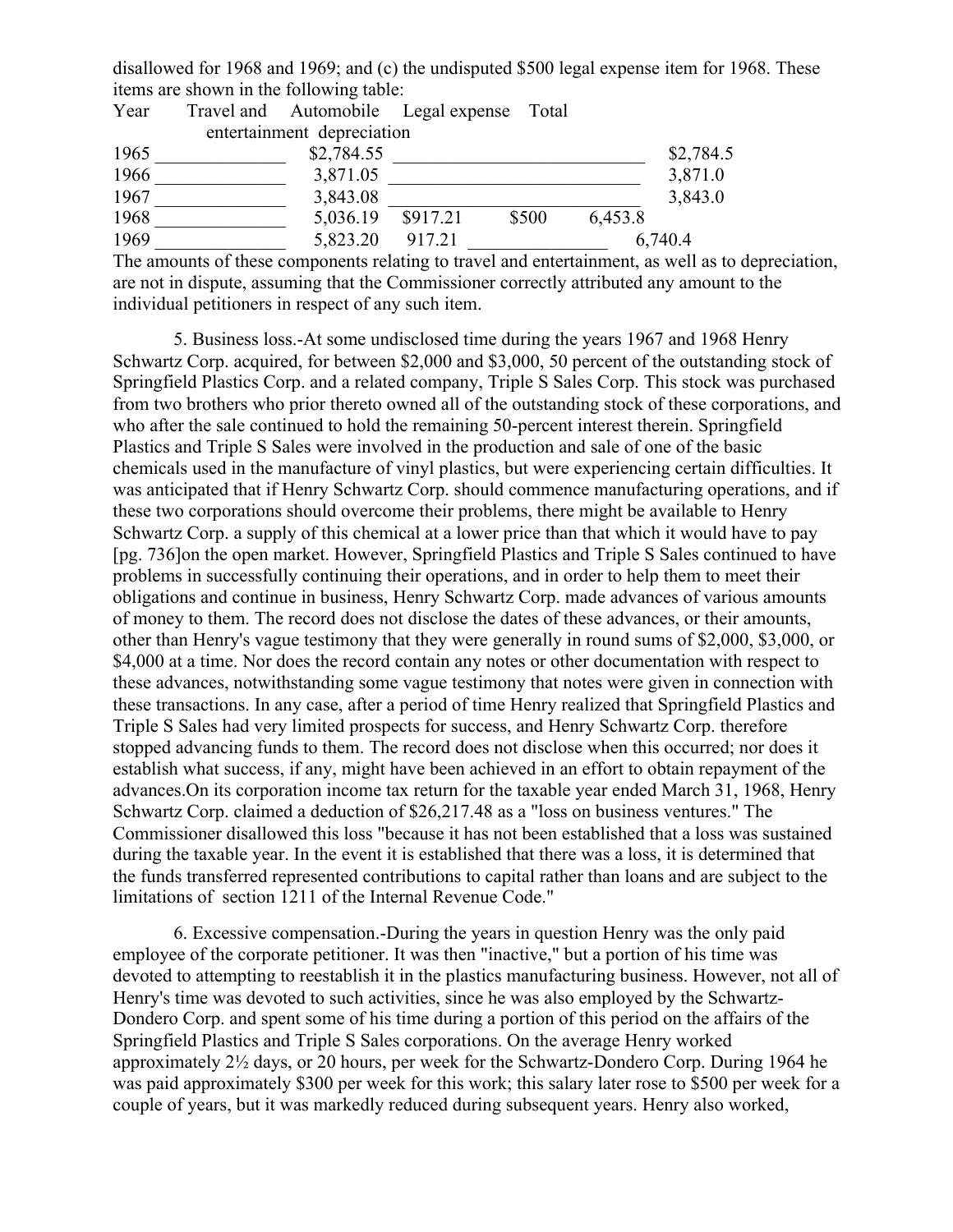during the limited time they were associated with Henry Schwartz Corp., for Springfield Plastics and Triple S Sales. He devoted approximately 8 to 10 hours per week to those corporations, usually spread over 2 calendar days per week. For a period of time he was paid \$200 per week for those services; however, after a short time the corporations found themselves unable to pay that salary.[pg. 737]The representations in the income tax returns of Henry Schwartz Corporation that "[a]ll" of Henry Schwartz's time was devoted to its business were not truthful. For the taxable years ended March 31, 1966, 1967, and 1968, all of the corporation's income consisted of interest, and for the taxable year ended March 31, 1969, about 85 percent of its reported income was interest income. The remaining income in the last of these years consisted of gain on the sale of machinery, referred to above. During the taxable years Henry Schwartz did perform some services for the corporate petitioner, as set forth in the findings above in respect of the travel and entertainment issue.Henry received compensation in the amounts of \$10,400, \$13,000, \$13,000, and \$20,000 from Henry Schwartz Corp. for the fiscal years ended March 31, 1966, 1967, 1968, and 1969, respectively, deductions for which were claimed on the corporate returns. The Commissioner disallowed the deductions for portions of those amounts, determining that such portions were excessive, and fixing an amount as reasonable compensation for each year. These figures are reflected in the following table:

Claimed Compensation Amount

|      | TYE Mar. 31-- compensation deduction disallowed |           |          |            |            |
|------|-------------------------------------------------|-----------|----------|------------|------------|
|      |                                                 | deduction | allowed  |            |            |
| 1966 |                                                 |           | \$10,400 | \$4,320.34 | \$6,079.66 |
| 1967 |                                                 |           | 13,000   | 5,435.86   | 7,564.14   |
| 1968 |                                                 |           | 13,000   | 7,876.81   | 5,123.19   |
| 1969 |                                                 |           | 20,000   | 11,941.62  | 8,058.38   |

 7. Personal holding company.-During the years in question all of the stock of the corporate petitioner was owned by Henry and Sydell, and a large portion of its income was interest income. Its interest income, as it related to its adjusted ordinary gross income (AOGI), is reflected in the following table:

| Adjusted | Percentage of                                 |                                     |                                     |                              |       |
|----------|-----------------------------------------------|-------------------------------------|-------------------------------------|------------------------------|-------|
|          | TYE Mar. 31-- ordinary Interest AOGI which is |                                     |                                     |                              |       |
|          | (as reported)                                 | gross income income interest income |                                     |                              |       |
| 1966     |                                               |                                     | \$43,203.36 \$43,203.36             |                              | 100   |
| 1967     |                                               |                                     | 54,358.61 54,358.61                 |                              | 100   |
| 1968     |                                               |                                     |                                     | $\leq$ 1>78,768.10 78,768.10 | 100   |
| 1969     |                                               |                                     | 119,416.17 101,610.78               |                              | <2>85 |
| 1970     | ---------------                               |                                     | $68,244.28$ $53,156.33$ $\leq$ 2>77 |                              |       |
|          |                                               |                                     |                                     |                              |       |

<1>This figure reflects the disallowance of the \$26,217.48 claimed business loss.

<2>Approximately.

For each of the taxable years described above the Commissioner treated Henry Schwartz Corp. as a personal holding company and calculated its tax accordingly. He did not reduce this tax in respect of the deductions he had disallowed for compensation to officers and travel and entertainment.

[pg. 738]OPINION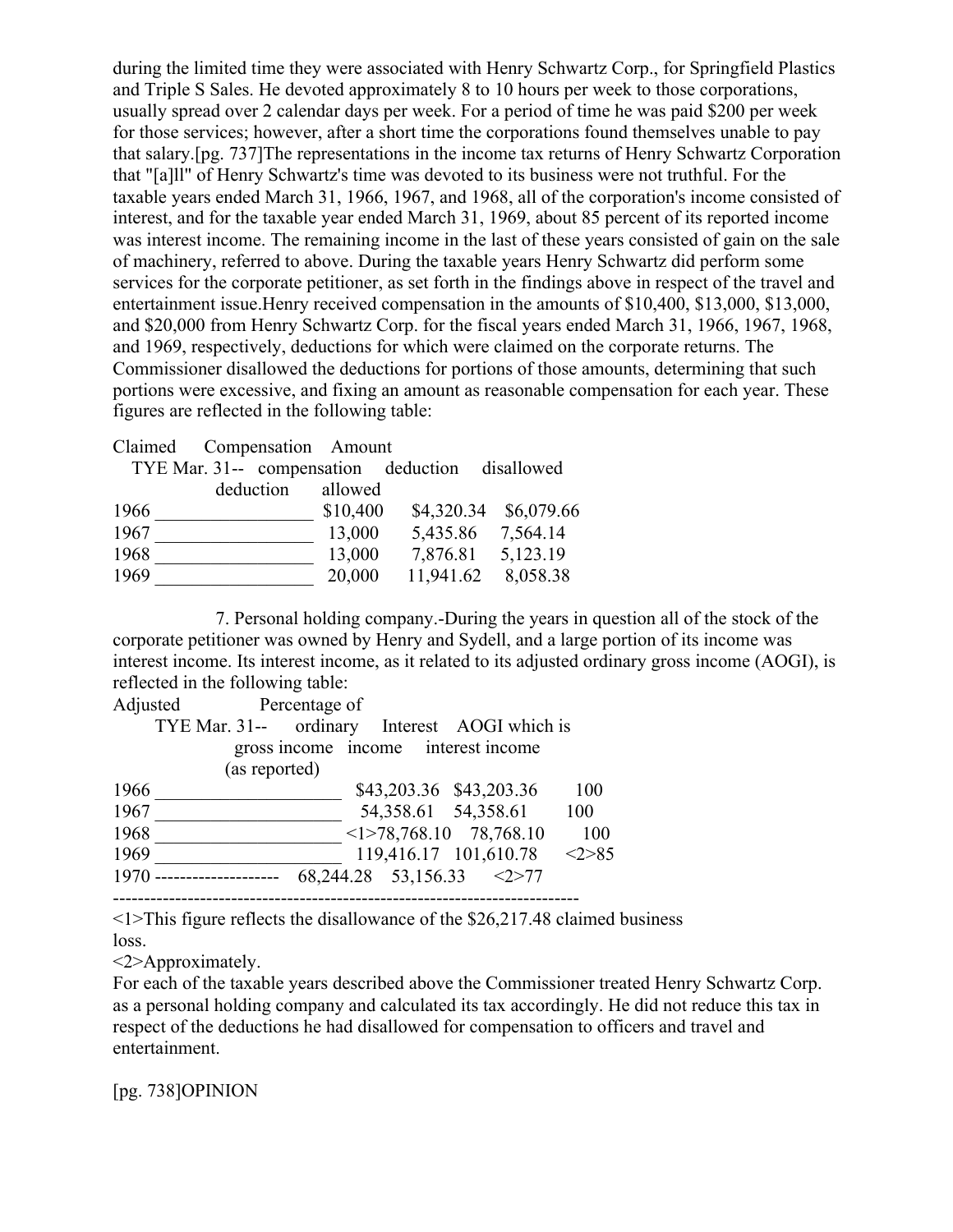Raum,Judge:

1. Life insurance policy.-The Commissioner included in Henry's and Sydell's taxable income for 1965, as ordinary income, the cash surrender value of the life insurance policy Henry had received in connection with the sale of the stock of Plastic Calendering and four other corporations. On brief he supported this by arguing that the distribution of the policy constituted a dividend to Henry from Plastic Calendering Corp., pursuant to section 316(a), I.R.C. 1954. Although petitioner appears to concede that the cash surrender value of the policy should have been reported as income in 1965, he argues that the policy was received from Suval Industries, Inc., as part of the consideration for the sale of the stock, and should therefore be treated as a long-term capital gain and not as ordinary income. 3 We agree with the petitioner. The agreement between Suval Industries, Inc. (Suval), and Henry and Sydell makes it perfectly clear that the policy was to be delivered by the purchaser (Suval) to the sellers (Henry and Sydell). Moreover, in addition to delivering the policy itself Suval was to execute "appropriate instruments" whereby it would release "any and all interest in said life insurance policy." Finally, the agreement also provided that no dividend or distribution would be declared by the sellers with respect to the stock being sold. Thus, it is clear that the distribution of the policy flowed from the corporations whose stock was sold, to Suval, and then from Suval to Henry as part of the overall consideration for the sale of the stock.In this regard it is important to note that the parties to the agreement, Henry and Sydell and Suval, were dealing at arm's length and indeed had conflicting interests with respect to the treatment of the policy. Thus, if the distribution of the policy was considered as part of the overall price for the stock, and the distribution was from Plastic Calendering to Suval and then to Henry, then Suval might be charged with a dividend on the initial distribution of the policy to it. See Frithiof T. Christensen, 33 T.C. 500, 504-505. On the other hand, if the policy were distributed to Henry by Plastic Calendering, not as part of the purchase price for the stock but simply because the purchaser did not want this asset and the sellers had agreed that it would not be part of the sale, then Henry might be charged with receipt of a dividend. See John R. West, 37 T.C. 684, 687. Thus, the agreement [pg. 739]between the parties represents an accurate reflection of an arm's-length transaction, and this agreement makes it clear that the policy was distributed from Plastic Calendering to Suval and then to Henry.This case is similar to Mayer v. Donnelly, 247 F. 2d 322 (C.A. 5). There the sole stockholder of a corporation entered into an agreement to sell all of its stock to another corporation, the price to be based upon the underlying assets of the corporation being sold. This was determined in accord with the agreement, but four items which were not reflected as assets on the books of the corporation being sold, two of which were life insurance policies on the life of the sole shareholder, were not taken into account in determining the price. The buyer conveyed these items, including the life insurance policies, to the seller. The Government argued that distribution of the life insurance policies, in addition to other distributions at issue, represented a dividend to the seller. The District Court agreed with the Government but the Court of Appeals reversed, 247 F. 2d at 326, stating: Each of the disputed items was part of the purchase price paid to the taxpayers for their corporate stock. Under the undisputed facts and circumstances, Weiss Brothers [buyer] became the beneficial owners of all the capital stock of Gus Mayer Co., Ltd., on April 30, 1943. Such beneficial ownership was not prevented or postponed by Mayer's [seller] retention of title to the stock pending the ascertainment and payment of the purchase price. If a dividend had been distributed after April 30, the benefit thereof would have accrued not to the taxpayers but to Weiss Brothers. Any such dividend received by the taxpayers after that date was applied as a payment on the agreed purchase price of the stock, and should not be treated as a dividend distributed to the taxpayers. It is clear that in the instant case beneficial ownership of the stock had passed to Suval well before the policy was distributed to Henry; any dividend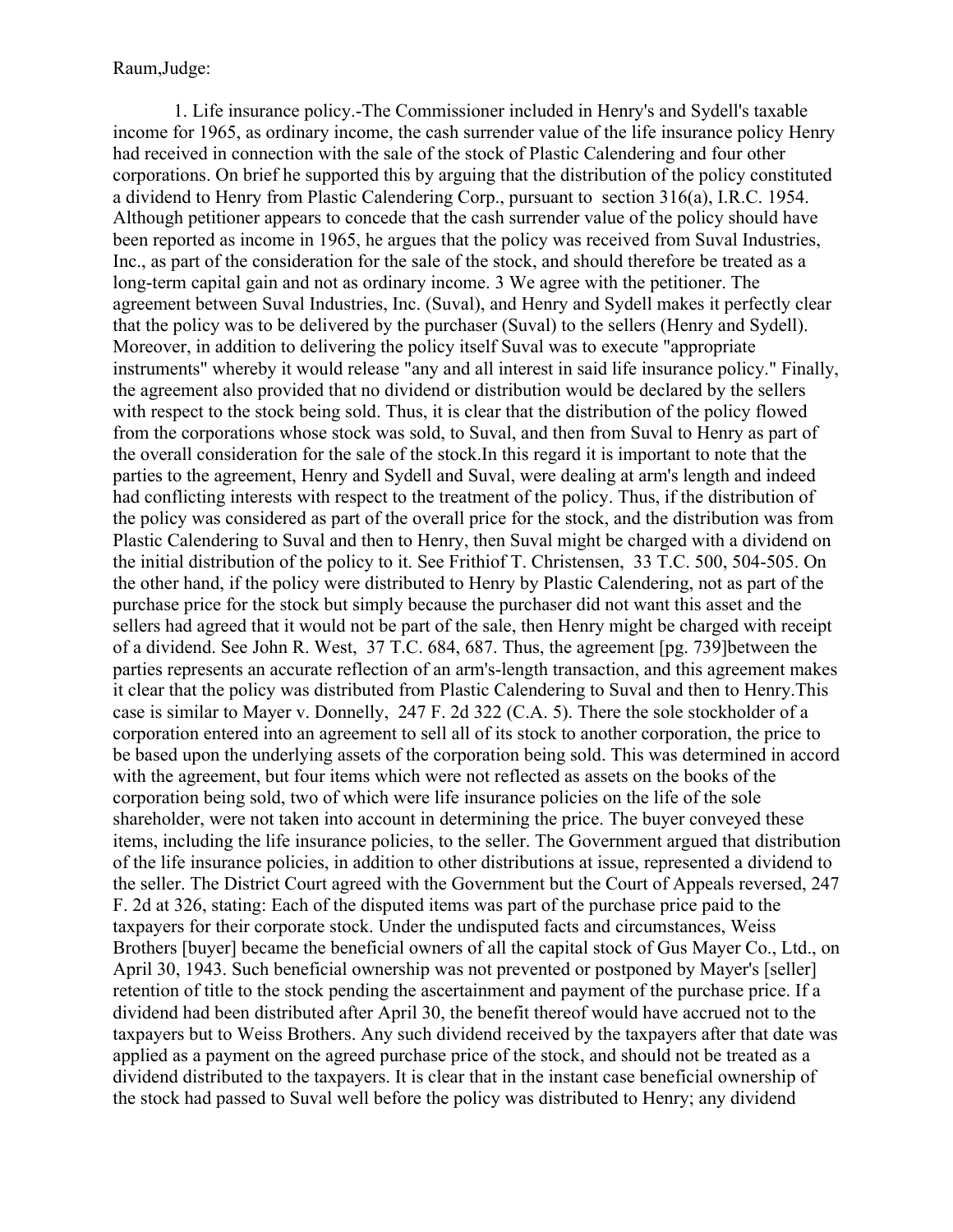distribution could thus only inure to the benefit of Suval.The cases cited by the Government present a different factual pattern. Thus, for example, in T. J. Coffey, Jr., 14 T.C. 1410, 1417, the payments in issue were specifically found not to have been received as part of the consideration for the sale of the stock. The Court in that case stated: We do not agree with the petitioners that they received the Cabot payment as part of the consideration for the sale of their stock.The purchasers did not agree to buy their stock and then turn over to them \$190,000 and the Cabot payment in consideration therefor. From the testimony above set forth it is apparent that they were not interested in the Cabot payment, did not want it included in the assets of the corporation at the time they acquired its stock, and negotiated with petitioners to acquire stock of a corporation whose assets did not include the unwanted Cabot payment. [Emphasis supplied.] It is clear that what the purchasers did not agree to inCoffey is precisely what they did agree to in the instant case.Accordingly, it is held that the cash surrender value of the policy[pg. 740] should have been reported by Henry and Sydell in 1965 as a long-term capital gain.

2. Addition to tax.-The Commissioner determined an addition to tax in respect of Henry's and Sydell's deficiency for 1965, pursuant to section 6653(a), I.R.C. 1954, 4 on the grounds that their failure to report the cash surrender value of the life insurance policy as either ordinary income or capital gain was due to a negligent disregard of rules and regulations. Petitioner defends on the ground that he was not "versed" in tax law and relied upon the advice of his accountant. We find that the Commissioner is correct. The agreement Henry and Sydell made with Suval Industries, Inc., which provided for the sale of all of the stock of Plastic Calendering Corp. and four other corporations, set out the value of the life insurance policy and what was to be done with it. The fact that the policy had considerable value was never questioned; indeed Henry does not argue that the cash surrender value of the policy should not be included in income, but only that it represents capital gain rather than ordinary income. Thus, while there may be a dispute between the taxpayer and the Commissioner as to how the cash surrender value of the policy should be included in income, there is agreement that it should be included therein.In light of these facts it is difficult to accept Henry's argument that he relied upon his accountant's advice in not including the value of the policy in income. He recognized the value of the policy when he made the agreement with Suval and he has offered no explanation of what advice he was given by his accountant which led him to believe that the receipt of this valuable property was not income. Moreover, even if Henry did rely to some extent upon the advice of his accountant, under these circumstances this cannot be considered a defense. See James Soares, 50 T.C. 909, 914. Henry had been a businessman for many years, and was certainly not totally unacquainted with the tax laws; this is not an area of the law which requires a great deal of sophistication. His actions in not reporting the cash surrender value of the policy as income constituted negligence within the meaning of section 6653(a).

3. Travel and entertainment. (a) Henry Schwartz Corp.-The Commissioner disallowed the full amount of the deductions claimed by the corporate petitioner for travel and entertainment for the taxable years ended March 31, 1968, 1969, and 1970, and \$2,784.55 and \$3,871.05 of the amounts claimed in this respect for the taxable years[pg. 741] ended March 31, 1966 and 1967, respectively, on the grounds that petitioner corporation had not established that such amounts were ordinary and necessary business expenses and had failed to comply with the provisions of section 274(d), I.R.C. 1954. 5 While we think that petitioner corporation has established that some of these expenses are ordinary and necessary business expenses, we agree with the contention of the Commissioner that the requirements of section 274(d) have not been complied with, except with regard to four meals at which Morgen was present. Section 274(d), I.R.C. 1954, 6 provides that no deduction shall be allowed for expenses of the type involved herein unless by "adequate records" or "sufficient evidence corroborating his own statement" the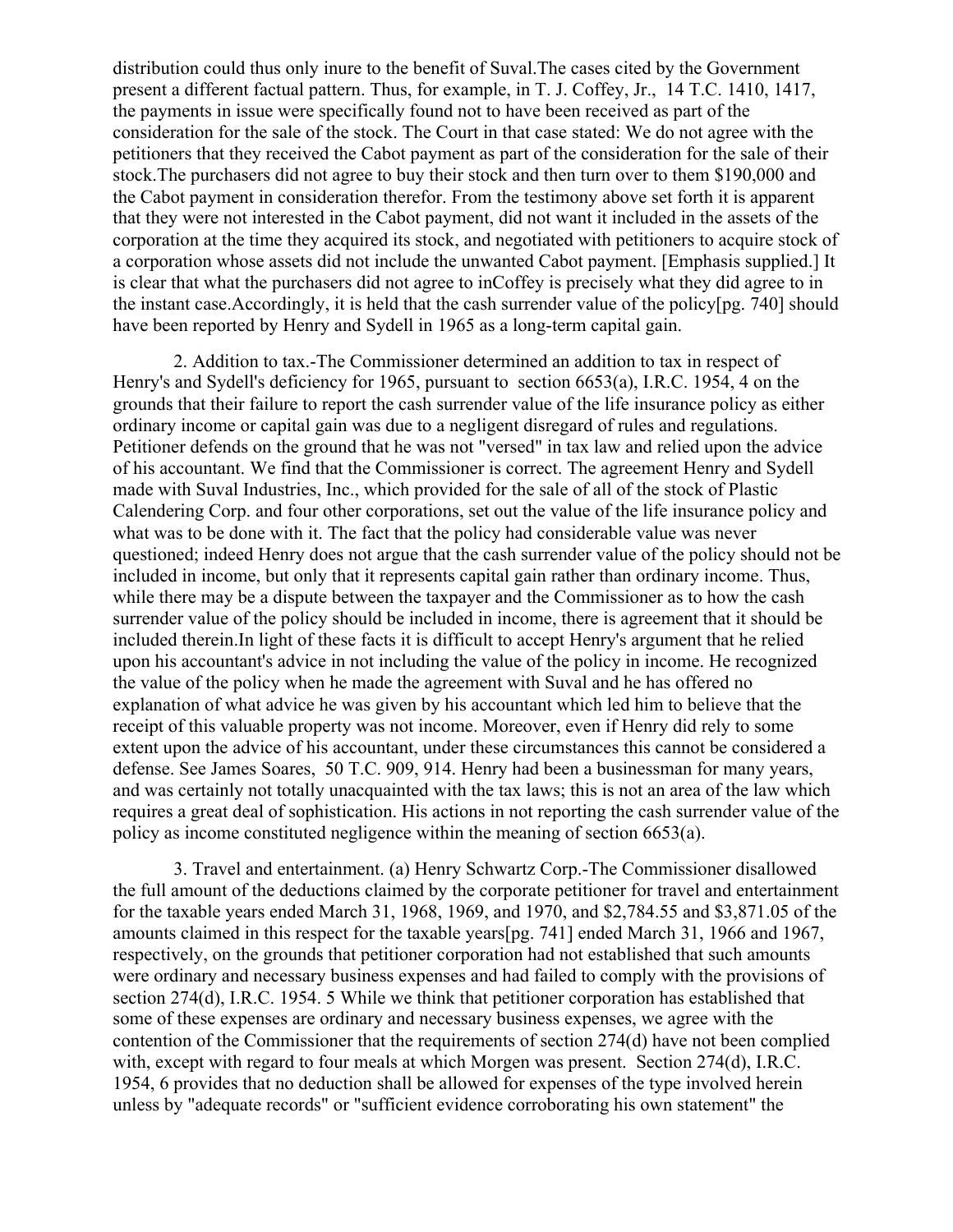taxpayer substantiates (1) the amount of the expense, (2) the time and place of the travel or entertainment, (3) the business purpose of the expense, and (4) the business relationship to the taxpayer of the persons entertained. The regulations promulgated by the Commissioner clarify the requirements of this section, setting forth in more detail the exact elements which must be proven to substantiate an expenditure for travel and/or entertainment. See sec. 1.274-5(b) (2) and (3), Income Tax Regs. 7 Those elements can be proven either by "adequate records" or "sufficient [corroborating] evidence." These two terms are also clarified[pg. 742] and explained in detail by the regulations. Thus, section 1.274-5(c) (2), Income Tax Regs., provides, in part, Sec. 1.274-5 Substantiation requirements. (c) Rules for substantiation.- \*\*\* (2) Substantiation by adequate records-(i) In general. To meet the "adequate records" requirements of section 274(d), a taxpayer shall maintain an account book, diary, statement of expense or similar record (as provided in subdivision (ii) of this subparagraph) and documentary evidence (as provided in subdivision (iii) of this subparagraph) which, in combination, are sufficient to establish each element of an expenditure specified in paragraph (b) of this section. It is not necessary to record information in an account book, diary, statement of expense or similar record which duplicates information reflected on a receipt so long as such account book and receipt complement each other in an orderly manner. (ii) Account book, diary, etc. An account book, diary, statement of expense or similar record must be prepared or maintained in such manner that each recording of an element of an expenditure is made at or near the time of the expenditure. It is clear from the evidence that Henry kept no written record or diary which would satisfy the "adequate records" requirement, and petitioners have conceded this on brief. Rather, they rely on the provision for "sufficient [corroborating] evidence," arguing that this is satisfied by Morgen's testimony. We agree with them only with respect to the four meals Morgen testified to; in no other respect does his testimony provide "sufficient [corroborating] evidence."Section 1.274-5(c) (3), Income Tax Regs., provides in part, Sec. 1.274-5 Substantiation requirements. (3) Substantiation by other sufficient evidence. If a taxpayer fails to establish to the satisfaction of the district director that he has substantially complied with the "adequate records" requirements of subparagraph (2) of this paragraph with respect to an element of an expenditure, then, except as otherwise provided in this paragraph, the taxpayer must establish such element- [pg. 743]

(i) By his own statement, whether written or oral, containing specific information in detail as to such element; and

(ii) By other corroborative evidence sufficient to establish such element.

If such element is the description of a gift, or the cost, time, place, or date of an expenditure, the corroborative evidence shall be direct evidence, such as a statement in writing or the oral testimony of persons entertained or other witness setting forth detailed information about such element. \*\*\* [Emphasis supplied.] Although it has been held that oral testimony can provide corroborating evidence (see LaForge v. Commissioner, 434 F. 2d 370, 372 (C.A. 2), affirming in part and reversing in part 53 T.C. 41), Morgen's testimony was not "sufficient" within the meaning of this regulation, except with respect to the four meals previously mentioned. See Hughes v. Commissioner, 451 F. 2d 975, 978 (C.A. 2), affirming a Memorandum Opinion of this Court; cf. Norman E. Kennelly, 56 T.C. 936, 942-943, affirmed 456 F. 2d 1335 (C.A. 2). He was able to testify only as to those matters on which he had worked, and the work which he had performed. He was not involved in all of the "transactions" mentioned by Henry in his testimony, and with respect to those in which he was involved, he often played a very small role. Moreover he did not usually travel with Henry, and he was therefore unable to supply the specific information required with respect to any such travel. Thus, while his testimony did support the argument that there was a business purpose behind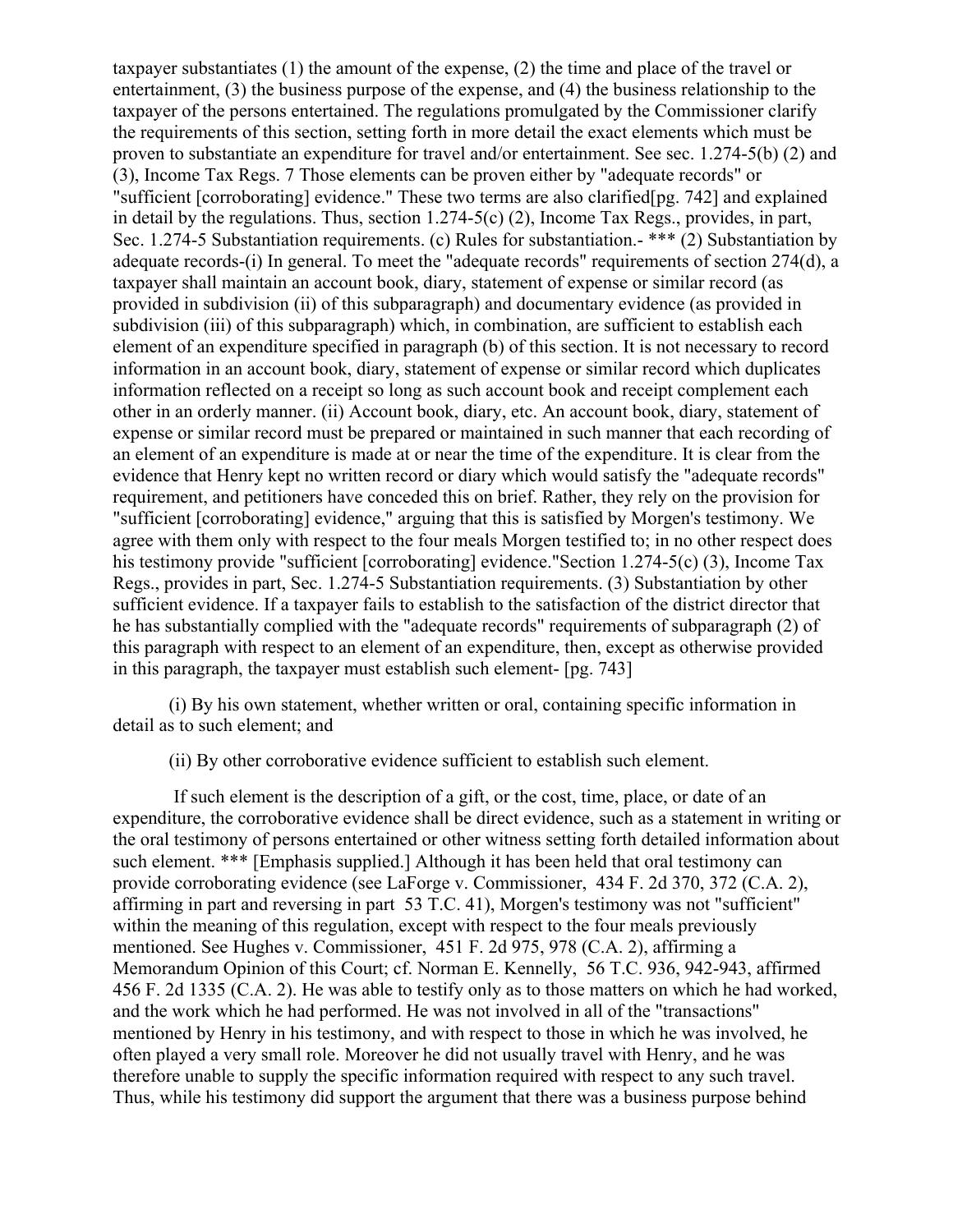some of the travel testified to by Henry, the other requirements of section 274 were still not complied with.The exceptions to this are the four meals which Morgen and Henry ate together, for which Henry paid. The cost of these meals, their date and location, the business purpose for each meal, and the business relationship of those present were all testified to. Thus, with respect to those meals the provisions of section 274 were complied with, and it would appear that a deduction is allowable in respect of the cost of such meals, which we have found not to be in excess of \$50. However, the evidence shows that the dates of those four meals covered the period March 25 to October 10, 1966, spanning the 2 fiscal years ended March 31, 1966 and 1967, and we have no way of knowing whether they may not have been included in those portions of the deductions for those 2 years which the Commissioner did allow. In the circumstances, we are unable to find that the Commissioner erred even to this limited extent.(b) Henry and Sydell.-With respect to the travel and entertainment deductions claimed by the corporation and disallowed by the Commissioner, the Commissioner included in Henry's and Sydell's gross income for the years 1965, 1966, 1967, 1968, and 1969 the amounts \$2,784.55, \$3,871.05, \$3,843.08, \$5,036.19, and \$5,823.20, respectively, as dividend income. While we agree with the Commissioner's contention that the economic benefit of those expenditures, as long as they [pg. 744]were not for ordinary and necessary business expenses of the corporation, could only have inured to the individual petitioners, we think that a portion of those expenditures was in fact allocable to ordinary and necessary business expenses of the corporation, and we therefore approve the inclusion of only the remainder in Henry's and Sydell's gross income as a constructive dividend.Although we need not discuss the evidence in this confusing record, we are satisfied that Henry did in fact incur some portion of the disputed expenses on behalf of Henry Schwartz Corp. And while the evidence was not sufficient to comply with the requirements of section 274 so as to permit deductions to the corporation, it was nevertheless sufficiently convincing to establish that only portions of the amounts disallowed as deductions to the corporation could properly furnish the basis for treating such amounts as constructive dividends to the individual petitioners. In this situation, doing the best we can with the materials at hand (cf. Cohan v. Commissioner, 39 F. 2d 540, 544 (C.A. 2)), we hereby find as a fact that 30 percent of the amounts in controversy in respect of travel and entertainment for each of the years 1965, 1966, and 1967, and 50 percent of the corresponding amounts for 1968 and 1969, represent corporate expenses which may not be treated as constructive dividends to the individual petitioners. The remainder for each year was properly included in the gross income of the individual petitioners as a constructive dividend.

4. Depreciation of automobile.-The Commissioner disallowed in its entirety a deduction claimed by the corporate petitioner, for the taxable years ended March 31, 1968, 1969, and 1970, for depreciation of an automobile, and included the amount claimed for each year in Henry's and Sydell's gross income for 1968 and 1969, arguing on brief that the car was used for personal purposes. What we have said and found in respect of the travel and entertainment expense item is dispositive of this issue as well. Section 167(a), I.R.C. 1954, provides a deduction for depreciation "of property used in the trade or business." It seems clear from the facts that this automobile was such property, although its use was not confined solely to business purposes. An allocation between business and personal use is therefore appropriate, and the same percentages of business use that we found in connection with the travel and entertainment item are equally applicable here.Accordingly, since the strict substantiation requirements of section 274 do not govern in the case of depreciation deductions, the corporate petitioner is entitled to a depreciation deduction measured by the percentage of business use, and the excess, representing personal use, is chargeable to the individual petitioners as a constructive dividend since, in our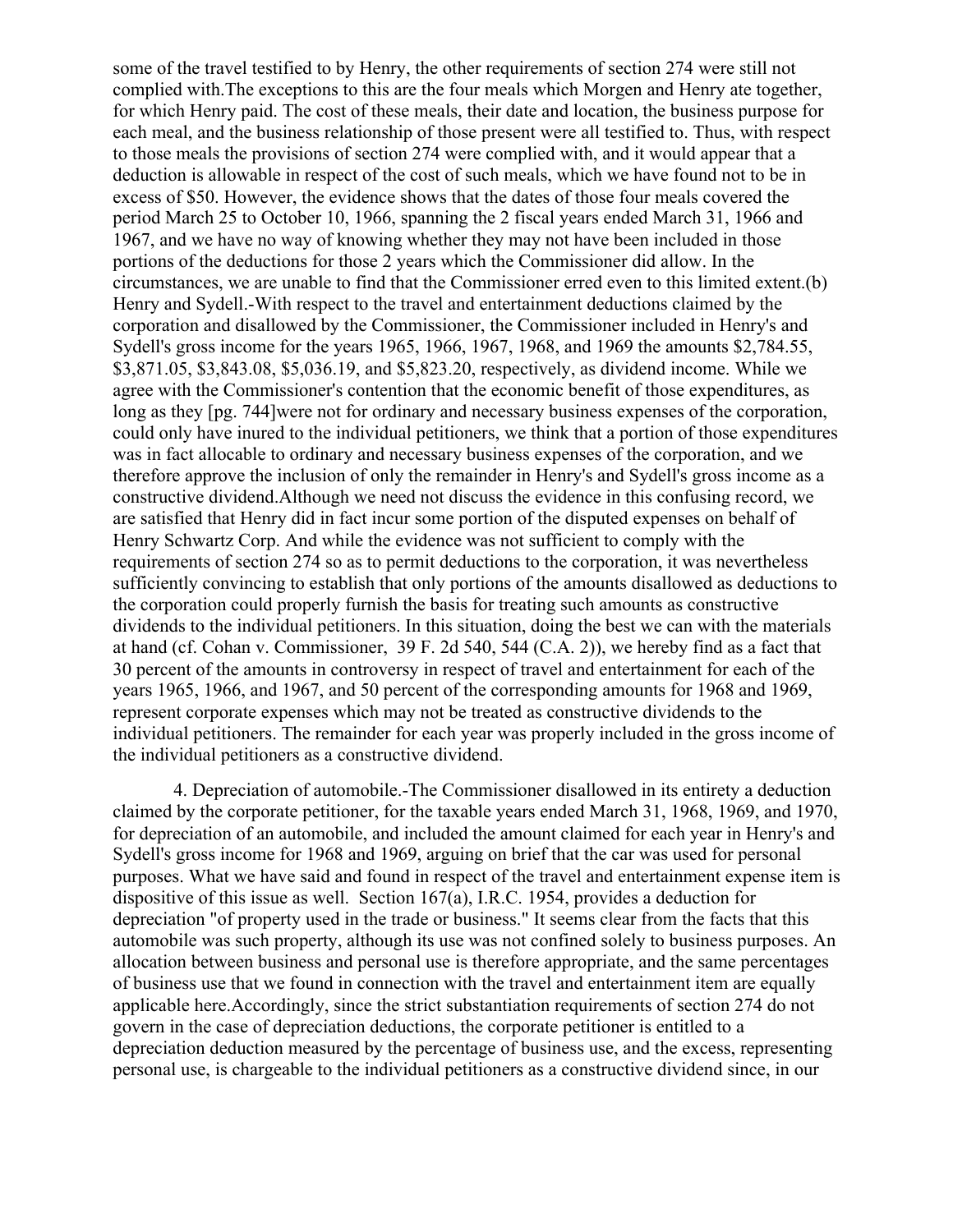judgment, it may reasonably be regarded as the fair market value of their personal beneficial use of corporate property.[pg. 745]

5. Business loss.-In respect of the "loss on business ventures" which the corporate petitioner claimed to have sustained during the taxable year ended March 31, 1968, the Commissioner contends that neither the amount of the alleged loss nor the year in which it occurred has been established. Alternatively, if it is held that a loss in that amount has been substantiated for that year, the Commissioner argues that any amounts advanced to Springfield Plastics and Triple S Sales were contributions to capital, rather than loans, and any claimed loss is subject to the limitations of sections 1211 and 1212, I.R.C. 1954. Since we agree with the Commissioner that petitioner corporation has not carried its burden of establishing either the amount of any loss or the year in which it was incurred we find it unnecessary to reach his alternative argument. The Commissioner's determination is presumed to be correct, and the burden is upon the taxpayer to prove that it is wrong. Welch v.Helvering, 290 U.S. 111, 115. Petitioner has completely failed in this respect. Neither the amount of the alleged indebtedness was shown, nor was there any satisfying evidence that the alleged loss, if any, occurred during the taxable year ended March 31, 1968. The record is wholly deficient in this respect, and we cannot find that the Commissioner erred in his determination as to this item.The only evidence offered in support of the claimed deduction was Henry's very general, and often vague, testimony. He testified that the loss was incurred because "advances" or "loans" made by the corporate petitioner to Springfield Plastics and Triple S Sales became worthless. However, the amounts of those advances were never established, other than that they were not in odd amounts of money but were for \$2,000, \$3,000, or \$4,000 at a time. The very specific amount of the losswhich was not a round figure and allegedly did not include any "accrued interest"-was unexplained except that it was calculated "by the accountants"; however, no accountants were called to testify, and no documentation was offered to show how this figure was derived. Moreover, although the amount of the loss was very specific, Henry was unable to recall how much had been paid for the stock in the two corporations, other than to estimate the cost as between \$2,000 and \$3,000. The time of the advances was also never established, other than that they took place within "six to nine months" after the initial purchase of the stock in the two corporations, which purchase took place around "the year 1967, 1968." Moreover, although Henry offered vague testimony concerning notes which supposedly evidenced the advances, no such notes, or copies thereof, were offered into evidence. Finally, there was no evidence substantiating when any of the advances became worthless. Henry testified that he decided to "call it quits at that time"; however, the exact date this occurred, and what "call[ing] it quits" involved, was never established. Indeed, there was no evidence [pg. 746]offered concerning any efforts made to collect any of these moneys.In light of the above it is clear that the corporate petitioner has failed to establish either the amount of any loss or the year in which it was incurred, and has not carried its burden of proving that the Commissioner's determination was incorrect.

6. Compensation to officers.-The Commissioner disallowed portions of the deductions claimed by the corporate petitioner for compensation paid to Henry during the taxable years ended March 31, 1966, 1967, 1968, and 1969, on the ground that such portions were unreasonable and excessive. We hold that no error has been shown in the Commissioner's determination. Section  $162(a)(1)$ , I.R.C. 1954, allows a deduction for "reasonable \*\*\* compensation for personal services actually rendered." What is "reasonable" is a factual question, which must be determined on the record presented in each case. See Huckins Tool  $\&$ Die, Inc. v.Commissioner, 289 F. 2d 549, 552 (C.A. 7), affirming a Memorandum Opinion of this Court: Golden Construction Co. v.Commissioner, 228 F. 2d 637, 638 (C.A. 10), affirming a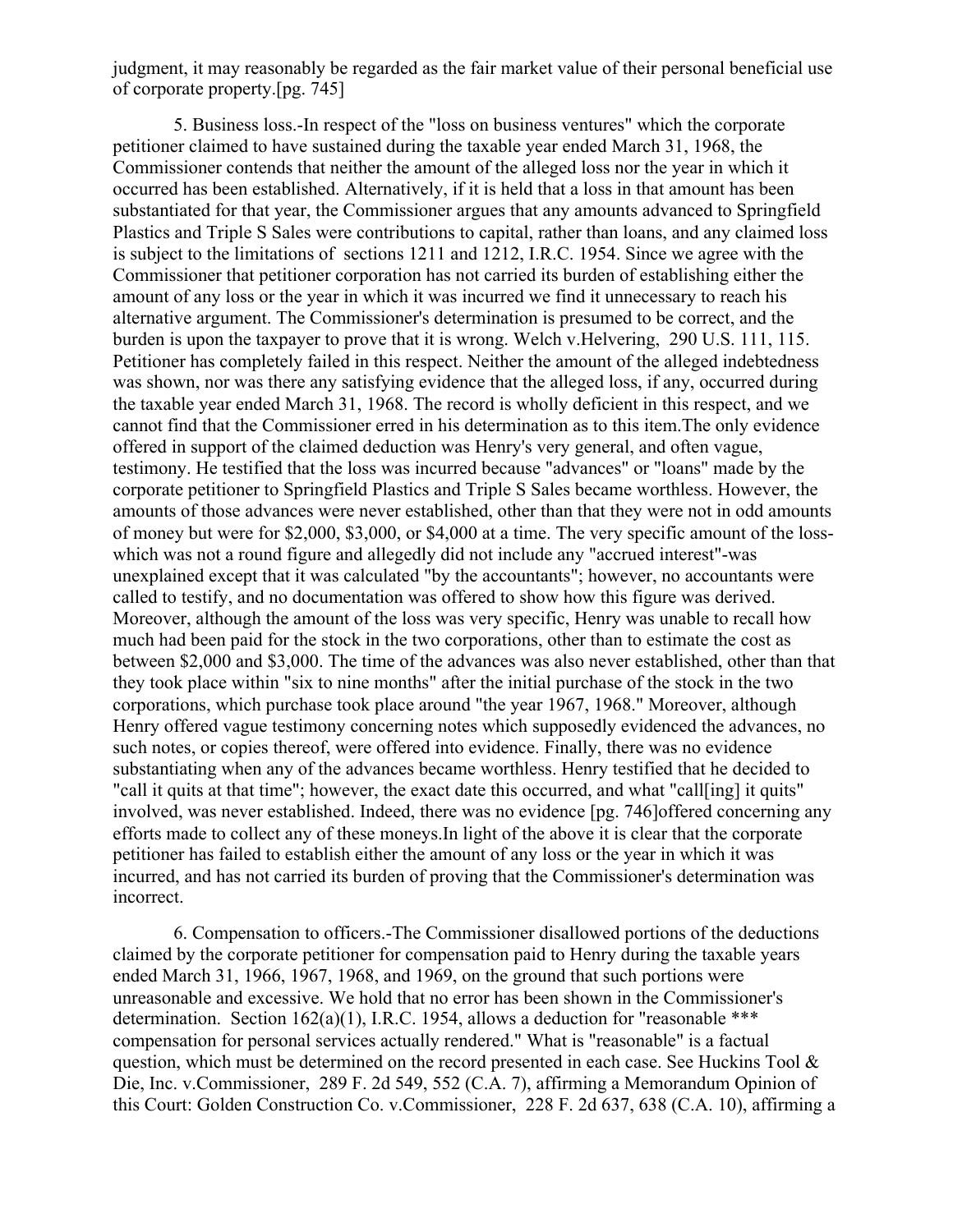Memorandum Opinion of this Court.The corporate petitioner in this case had sold all its business assets in 1962, some 3 or 4 years prior to the commencement of the first of the 4 taxable years in which this issue is raised. All of its reported income during the first 3 of the taxable years was passive in character, namely, interest, and about 85 percent of its reported income in the fourth was interest. Its stock was wholly owned by the individual petitioners, and Henry was its sole employee. Its returns untruthfully reported that "[a]ll" of Henry's time was devoted to its affairs. To be sure, the evidence does establish that he did perform some services for the corporation. These consisted primarily of attempts to re-establish it in the business of manufacturing and selling vinyl plastics-an event which did not occur until after the tax years involving this issuethe making of a loan to Lynn Sales Corp., and the purchase and sale of certain items of machinery. But the extent and continuity of such services was, in our judgment, exaggerated by Henry in his testimony before us.We cannot say that the Commissioner erred in his determination as to reasonable compensation for these part-time efforts. The matter is entirely factual and little useful assistance can be obtained from decided cases presenting different factual patterns. The Commissioner's determination of reasonableness of an officer's salary carries a presumption of correctness, see Ben Perlmutter, 44 T.C. 382, 401, affirmed 373 F. 2d 45 (C.A. 10), and we do not find any error in his determination upon the record before us.[pg. 747]

7. Personal holding company.-By far the greater portion of the aggregate deficiencies determined by the Commissioner against Henry Schwartz Corp. was attributable to his classification of the corporation as a personal holding company and the determination that it was therefore subject to the 70-percent personal holding company tax for each taxable year under section 541 of the Code. His action in this respect was not challenged on brief, and to the extent that any such issue had been raised in the pleadings, 8 we regard it as abandoned. In any event, the record amply establishes the correctness of the Commissioner's classification of the corporation as a personal holding company. All of its stock was owned by Henry and Sydell during the taxable years, and more than 60 percent of its adjusted ordinary gross income in each year consisted of interest (i.e., personal holding company income as defined in section 543(a) (1)), thereby satisfying the definitional requirements for personal holding company classification set forth in section  $542(a)(1)$  and (2). There remains in controversy merely the computation of the amount of "undistributed personal holding company income" upon which the 70 percent tax is imposed under section 541. The term "undistributed personal holding company income" is defined in section 545(a) to mean its taxable income (adjusted in respects not relevant here) minus the "dividends paid deduction," which in turn is defined and limited in sections 561 and 562. And particularly involved here are those provisions in section 562(c), 9 which preclude "preferential dividends," as defined therein, from being considered as dividends for purposes of computing the "dividends paid deduction."The remaining issue in this case is whether those portions of the corporation's deductions for travel and entertainment expenses and for Henry's compensation which the Commissioner had disallowed as deductible expenses are to be treated as distributions of dividends which qualify for the "dividends paid deduction" and are not affected [pg. 748]by the "preferential dividends" limitation. We consider each of these classes of deductions separately.

(a) Travel and entertainment.-We sustained the Commissioner's disallowance of the deductions for travel and entertainment expenses solely because there was a failure to satisfy the requirements of section 274, and found that only a portion of the amounts thus disallowed were to be included as dividends in Henry's and Sydell's gross income. Accordingly, it is only such portion that may be considered as eligible for consideration for the "dividends paid deduction." However, the Commissioner contends that the dividends which are thus to be treated as having been paid by the corporation are attributable only to Henry, and not to Sydell in any part, and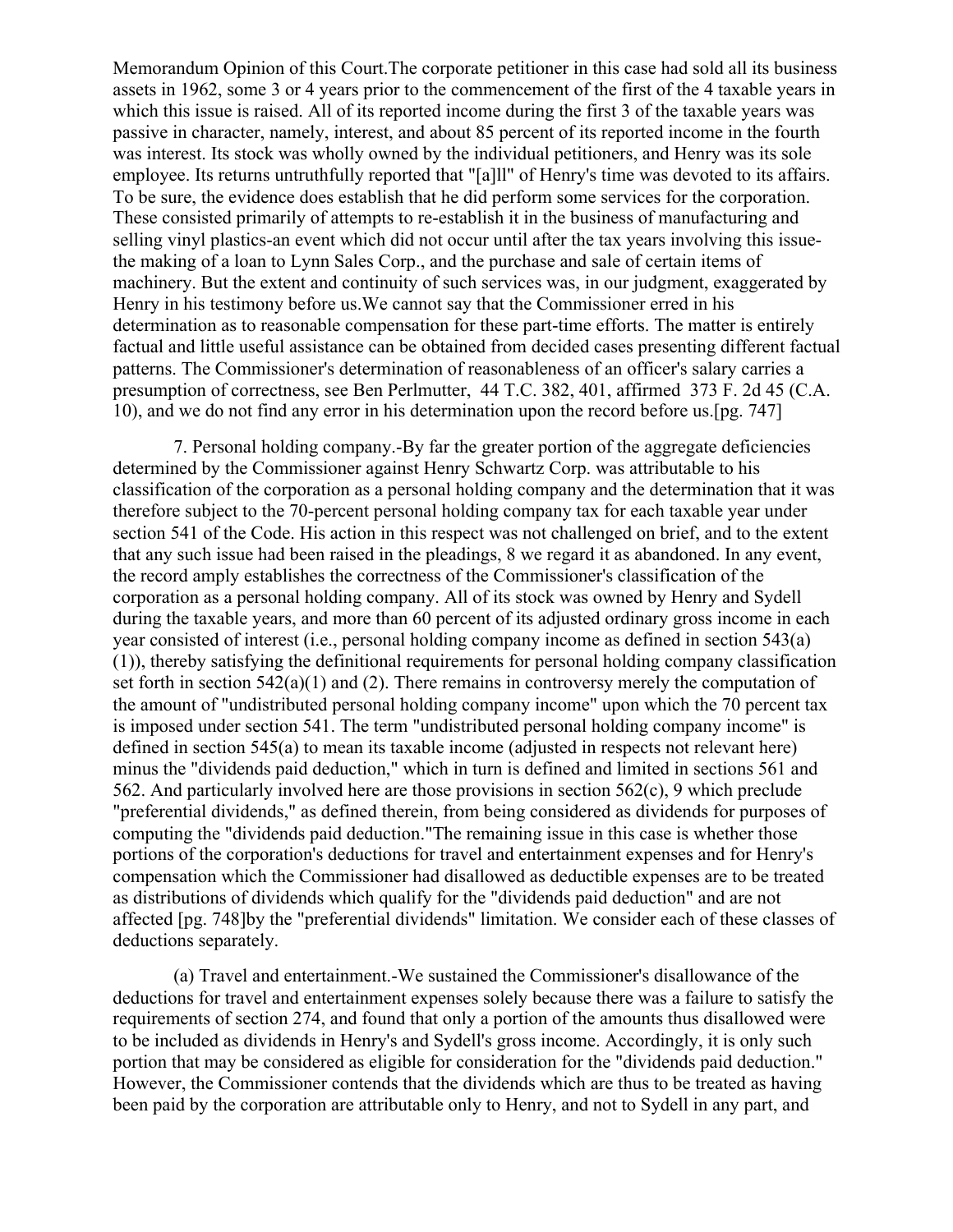that they are "preferential dividends," not eligible for inclusion in the "dividends paid deduction." We hold otherwise. The expenses in question appear to relate primarily, if not exclusively, to the operation of the automobile driven by Henry. To the extent that the automobile was not used in connection with the business of the corporate petitioner, it was in fact the family car. Although the matter may not be free from doubt, we think that on the whole, the dividends attributable to this item reflected benefits to both Henry and Sydell and are not disqualified as "preferential dividends" in the computation of the "dividends paid deduction."

(b) Excessive compensation to Henry.-A different result is required as to the disallowed portions of the deductions for Henry's salary. That salary was clearly paid only to Henry, and not to Henry and Sydell. To be sure, there is some contention that Henry was the sole stockholder of the corporate petitioner, and if that were true there would not be any preferential dividend. The record is too murky for us to make any such finding, and suggests rather that Henry and Sydell each owned 50 percent of the stock. Since we were not confident that they owned the stock in precisely those percentages, we did not make any finding to that effect; but we were satisfied that together they were the sole stockholders and we so found. In the circumstances we see no escape from the conclusion that since the amounts allocable to Henry's excessive compensation were paid to him alone, they were "preferential dividends" within the plain meaning of section 562(c). 10

# Decisions will be entered under Rule 50.

1 The Commissioner made three additions to Henry and Sydell's income for 1965, to wit: the cash surrender value of the life insurance policy discussed above, a \$225.40 addition for unreported interest income which is conceded to be correct, and dividend income for payments made by Henry Schwartz Corp. allegedly for the benefit of Henry, which will be described more fully below.

2 The deductions claimed were only for "travel," not for "travel and entertainment." However, to a limited extent-in respect of certain meals-petitioner attempted at the trial to include expenses for "entertainment" as well as "travel" in this item, and for convenience we have at times characterized this item as "travel and entertainment."

3 Petitioner also appears to have abandoned his argument that the policy was constructively received in 1964, and that, therefore, the statute of limitations would bar any assessment in relation thereto. Although this argument was raised for the first (and only) time by petitioners' counsel in his opening statement, it was never again raised during the trial, and has not been mentioned on brief.

### 4

### SEC. 6653. FAILURE TO PAY TAX.

(a) Negligence or Intentional Disregard of Rules and Regulations With Respect to Income or Gift Taxes.-If any part of any underpayment (as defined in subsection (c) (1)) of any tax imposed by subtitle A or by chapter 12 of subtitle B (relating to income taxes and gift taxes) is due to negligence or intentional disregard of rules and regulations (but without intent to defraud), there shall be added to the tax an amount equal to 5 percent of the underpayment.

5 The parties have stipulated, with reference to the claimed travel and entertainment deductions, that "The expenditure of these amounts was substantiated by charge tickets from American Express, Diners Club and various gasoline companies." At the trial counsel for the Government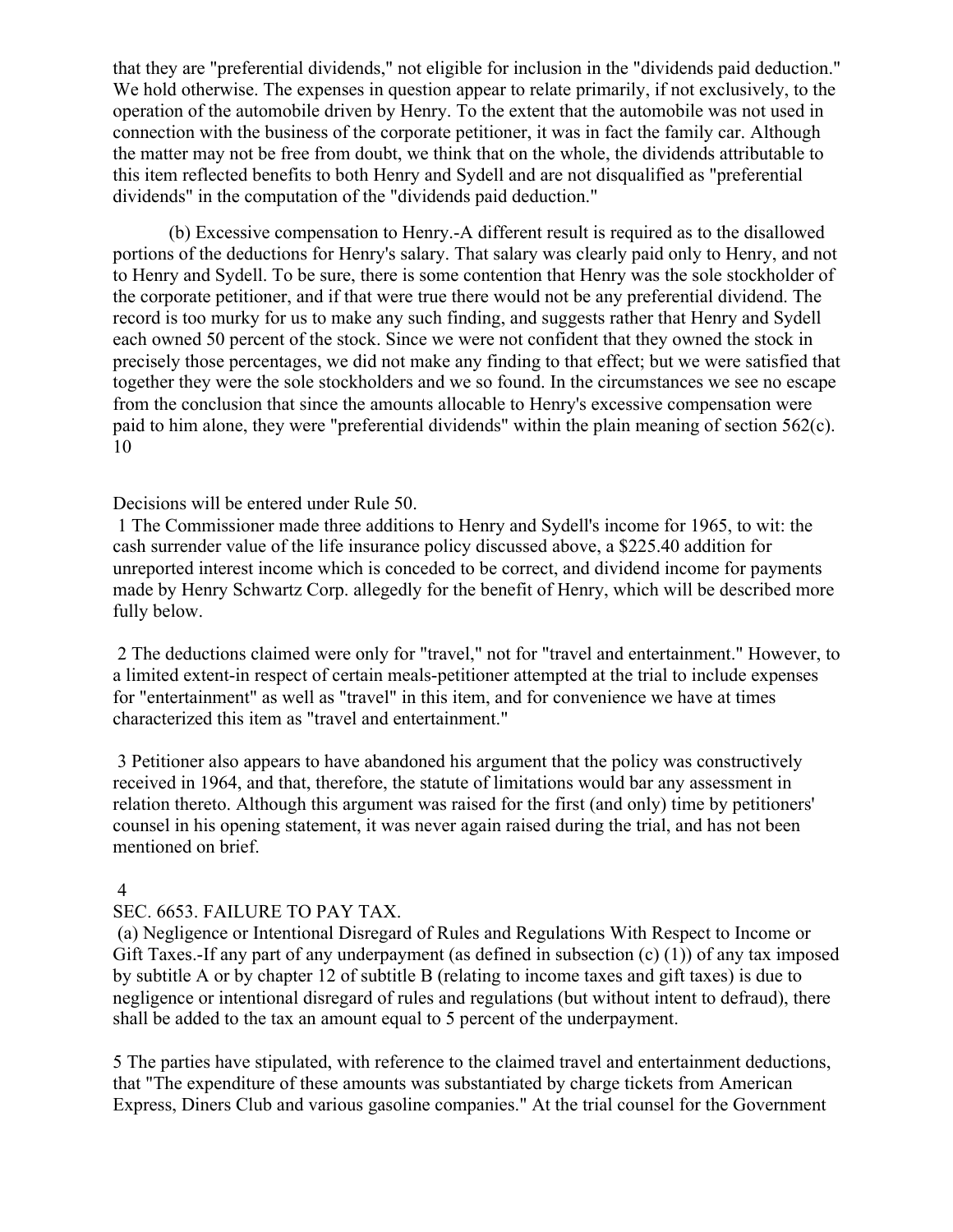made clear that this stipulation was not meant to indicate that the provisions of sec. 274(d) had been complied with; only the expenditure-the "laying out"-of those funds was agreed to; the remaining requirements of sec. 274(d) must still be met.

6

# SEC. 274. DISALLOWANCE OF CERTAIN ENTERTAINMENT, ETC., EXPENSES.

(d) Substantiation Required.-No deduction shall be allowed-

(1) under section 162 or 212 for any traveling expense (including meals and lodging while away from home),

(2) for any item with respect to an activity which is of a type generally considered to constitute entertainment, amusement, or recreation, or with respect to a facility used in connection with such an activity, or

(3) for any expense for gifts,

unless the taxpayer substantiates by adequate records or by sufficient evidence corroborating his own statement (A) the amount of such expense or other item, (B) the time and place of the travel, entertainment, amusement, recreation, or use of the facility, or the date and description of the gift, (C) the business purpose of the expense or other item and, (D) the business relationship to the taxpayer of persons entertained, using the facility, or receiving the gift. The Secretary or his delegate may by regulations provide that some or all of the requirements of the preceding sentence shall not apply in the case of an expense which does not exceed an amount prescribed pursuant to such regulations.

7 Sec. 1.274-5 Substantiation requirements. (b) Elements of an expenditure- \*\*\* \*\*\*

(2) Travel. The elements to be proved with respect to an expenditure for travel are-

(i) Amount. Amount of each separate expenditure for traveling away from home, such as cost of transportation or lodging, except that the daily cost of the traveler's own breakfast, lunch, and dinner and of expenditures incidental to such travel may be aggregated, if set forth in reasonable categories, such as for meals, for gasoline and oil, and for taxi fares;

(ii) Time. Dates of departure and return for each trip away from home, and number of days away from home spent on business;

(iii) Place. Destinations or locality of travel, described by name of city or town or other similar designation ; and

(iv) Business purpose. Business reason for travel or nature of the business benefit derived or expected to be derived as a result of travel.

(3) Entertainment in general. Elements to be proved with respect to an expenditure for entertainment are-

(i) Amount. Amount of each separate expenditure for entertainment, except that such incidental items as taxi fares or telephone calls may be aggregated on a daily basis;

(ii) Time. Date of entertainment;

(iii) Place. Name, if any, address or location, and designation of type of entertainment, such as dinner or theater, if such information is not apparent from the designation of the place;